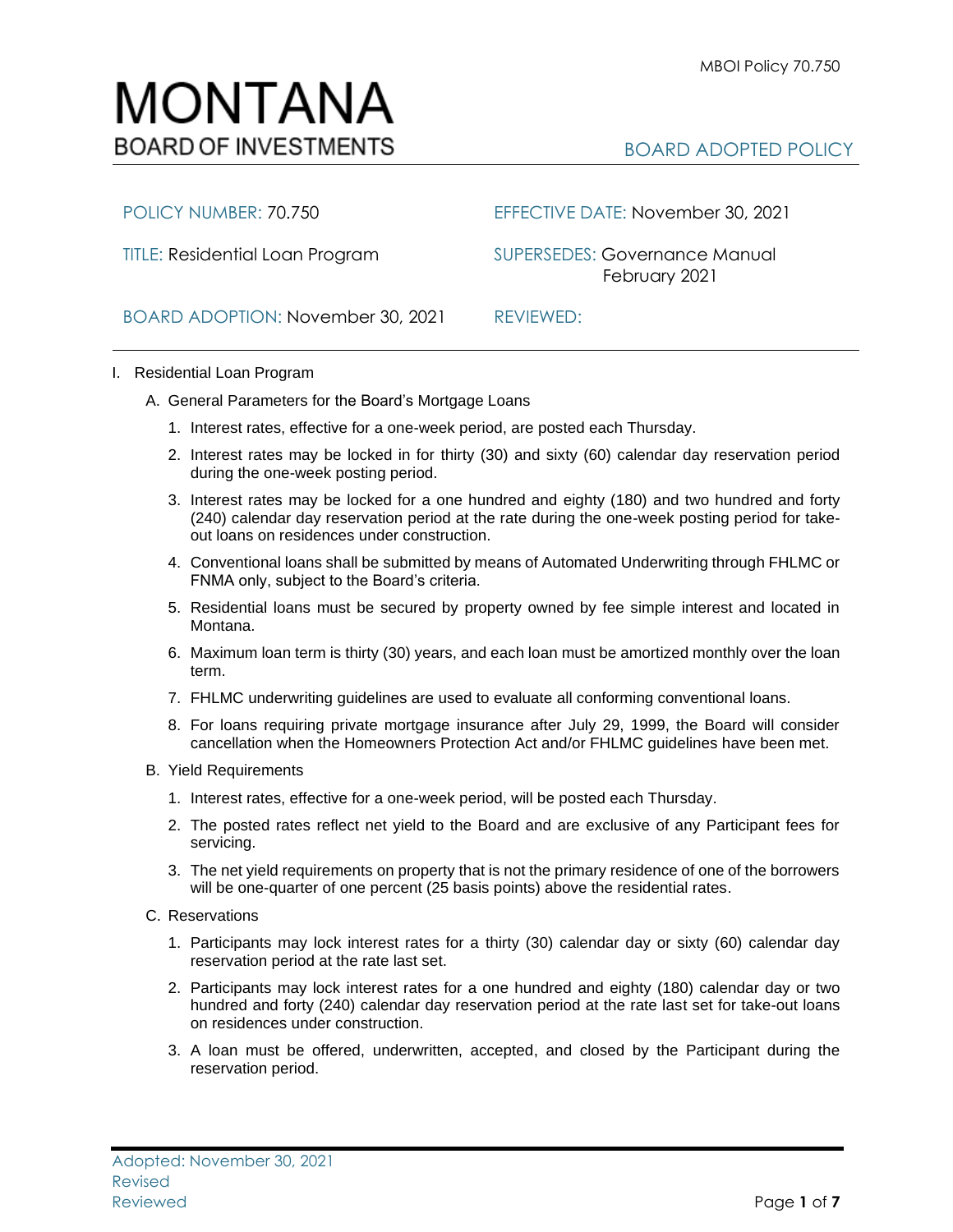- 4. Delivery is mandatory. All documentation required for delivery under the commitment letter must be delivered to the Board as a complete package by the delivery due date. The delivery date shall be no later than sixty (60) days after expiration of the stated reservation period.
- 5. The Board reserves the right to take whatever action it deems appropriate to protect its interests and enforce its rights in the event of a late or non-delivery of documentation required under the commitment letter, including, but not limited to, assessing late delivery fees of up to fifty (50) basis points of the committed amount.
- 6. The Board will process Mortgage reservations through "Lender online" or fax a written confirmation to Participants within five (5) business days of receipt. A reservation number will be assigned for each confirmed reservation and the number will be permanently used by the Board and the Participant to identify the Reservation and the Loan.
- D. Take-Out Loans for Residences Under Construction
	- 1. The first reservation period for a construction loan may be extended in thirty (30) day increments up to a maximum of three hundred and sixty (360) days upon written request.
	- 2. The Board will adjust to the higher of the original reservation rate or the prevailing interest at the time of the request to compensate for changes in its interest rate from the original commitment.
- E. General Requirements 1 4 Family Residential Loans
	- 1. The following requirements apply to all residential loans purchased by the Board:
		- a) Mortgages must be secured by property owned by fee simple interest and located within the State of Montana.
		- b) Only loans secured by a first mortgages on real property will be considered for purchase.
		- c) The minimum size loan that the Board will purchase is \$20,000.
		- d) The maximum term for a loan offering is thirty (30) years. Each loan must be amortized monthly over the loan term.
		- e) Mortgage offerings will be purchased on a net yield basis, with consideration given to the amount of funds available for investment and the return available on other permissible investments at the time of offering.
		- f) In computing the yield to maturity, twelve (12) years average life estimate will be used for residential mortgages amortized for sixteen (16) years or more, and eight (8) years average life estimate for residential mortgages amortized for fifteen (15) years or less.
		- g) Partial release of secured property will be considered. The Participant should provide a recommendation and furnish all necessary information and items in the form of a written request including the reasons for the partial release; anticipated use of the land; the legal description of the land to be released and survey, if required. The Board will not assume any costs associated with the release.
		- h) The Participant must notify the Board of any transfer of ownership on a loan purchased by the Board. Transfers include, but are not limited to, sales on contract and wraparounds.
		- i) The Participant must enforce the "due-on-sale" clause where it exists for all transfers and sales. The acceleration of the due date may be waived upon approval by the Board and upon written agreement on the rate of interest payable on the remaining amount.
		- j) The Participant may not change the interest rate or Participant fee rate without written approval.
		- k) All loans submitted for purchase to the Board from Board members or Board staff shall first be approved by the Board before the loan is committed and funded.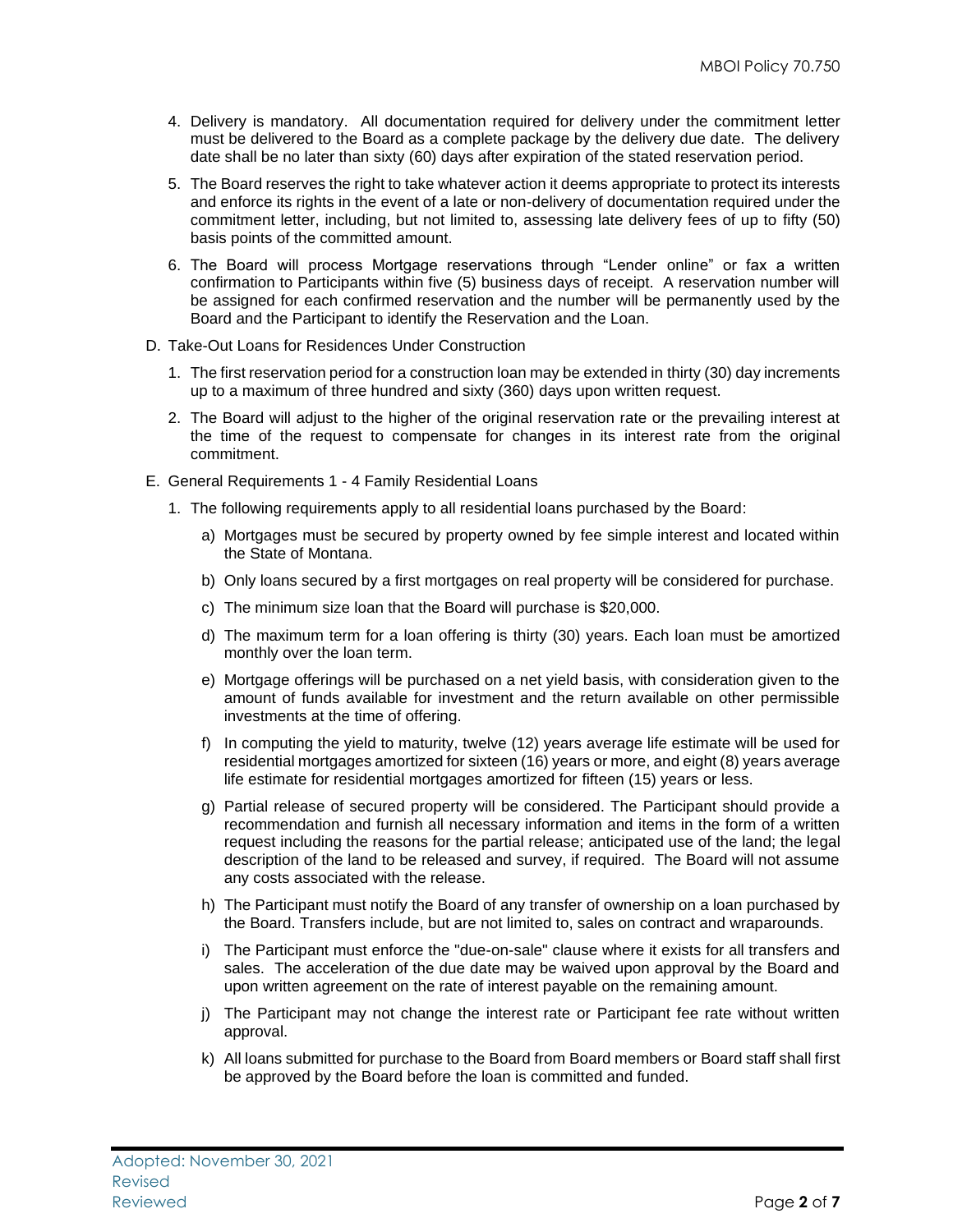- F. Conventional Loans Appraisals
	- 1. Licensed Montana appraisers are required. In submitting the appraisal, the Participant certifies that the appraiser is competent, has the appropriate experience, lacks a conflict of interest regarding the appraised property and that the appraisal report has been made in conformity with USPAP.
	- 2. If the appraisal is not acceptable, another appraisal may be requested of the Participant.
	- 3. Participants are responsible for the selection of appraisers and are solely accountable for the quality of the appraiser's work.
	- 4. The following specific appraisal formats and requirements will be required for different classes of real property:
		- a) Freddie Mac/Federal National Mortgage Association or Fannie Mae (Fannie Mae) Quantitative Analysis Appraisal Report Form 2055 on a previously occupied single-family owner-occupied residence.
		- b) A uniform residential appraisal report is mandatory if required by the Desktop Underwriter finding report or Loan Prospector's feedback report. All appraisals must include internal/external inspections.
- G. Conventional Loans Underwriting
	- 1. Only conforming conventional loans offerings utilizing Automated Underwriting through FHLMC or FNMA will be accepted subject to the following:
		- a) Credit approval must be at least Accept or Approve Eligible.
		- b) Freddie Mac/Fannie Mae Quantitative Analysis Appraisal Report Form 2055 on a previously occupied single-family owner-occupied residence.
			- (1) A uniform residential appraisal report is mandatory if required by the Desktop Underwriter finding report or Loan Prospector's feedback report.
			- (2) All appraisals must include internal/external inspections.
		- c) Review and approval of qualified appraisal of the subject property by the Board.
		- d) Investor-owned properties are ineligible for Automated Underwriting.
	- 2. Freddie Mac underwriting guidelines will be used in evaluating all conforming conventional loans.
	- 3. A manufactured home will be considered if it meets all FHA and Freddie Mac underwriting requirements, but is subject to the following limitations:
		- a) No single-wide manufactured homes.
		- b) Must have been built after June 15, 1976.
		- c) Foundations must meet FHA requirements.
	- 4. By submitting the loan application, the Participant warrants that the property is or will be in finished condition prior to the Board's purchase of the loan.
	- 5. Escrow impound requirements will be based on Freddie Mac policy.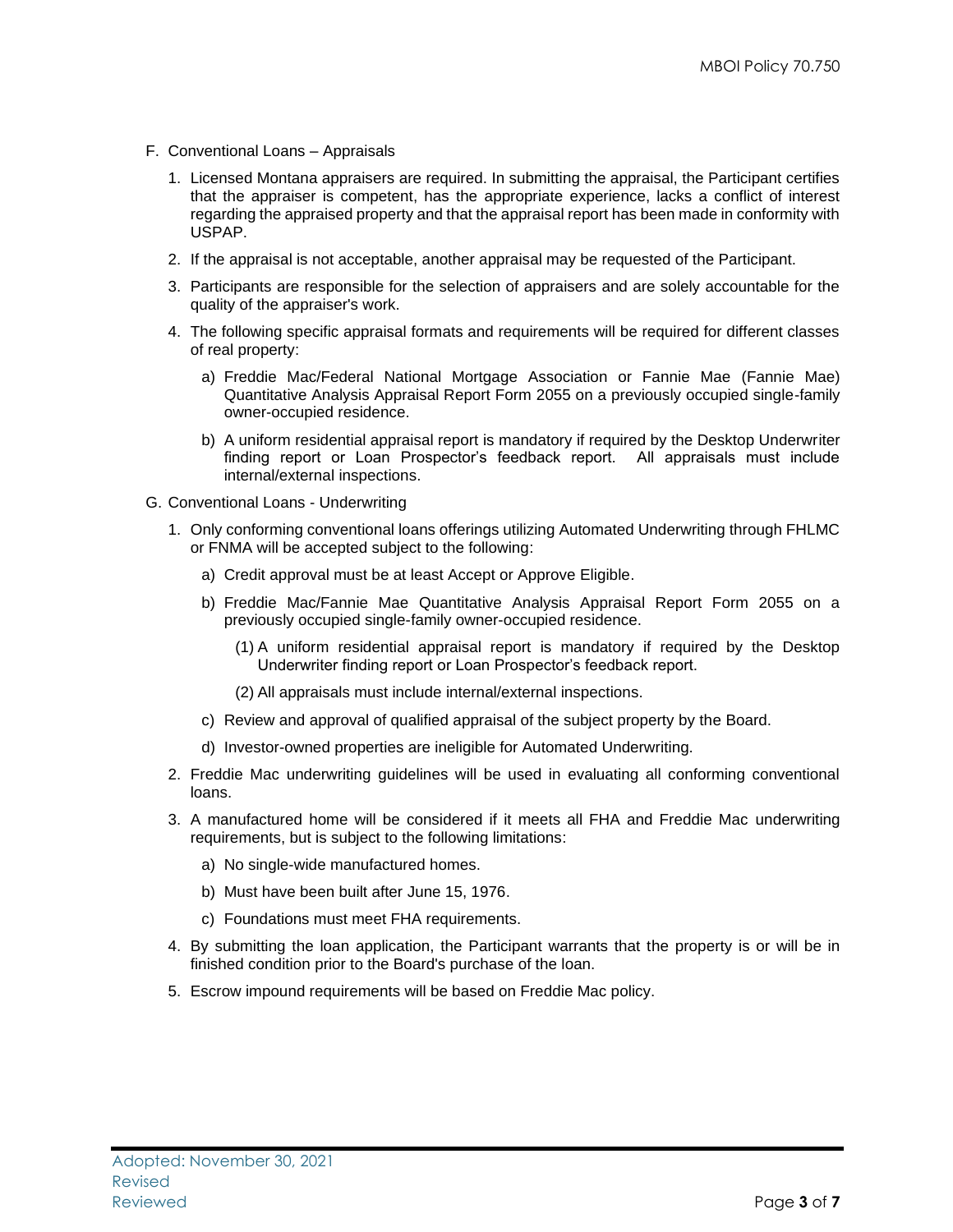- 6. Unique characteristics that affect the marketability of a particular property in a particular community will be considered in determining whether the Board will require a lower loan-tovalue ratio.
- H. Conventional Loans Restrictions
	- 1. Ineligible loans include:
		- a) Loans to trusts.
		- b) Loans with conservation easements.
		- c) A single lot (surveyed from a larger parcel) which does not abut a public road or is not in a neighborhood of like properties; determined on a case-by-case basis.
		- d) Property which is in significant disrepair as determined in the appraisal or home inspection report.
	- 2. Sweat equity will be considered in cases where the value of the work performed by the borrower is verified at the time of application by an estimate from an independent contractor experienced in the type of work performed who is not involved in the construction of the property.
		- a) The borrower must verify his or her qualifications for satisfactorily completing the work. In no event will sweat equity be allowed to exceed the lesser of fifty percent (50%) of the total equity requirement, or ten percent (10%) of the appraised value.
		- b) A separate inspection of work performed by the borrower may be required.
	- 3. Second-home property will be considered at a maximum loan-to-value of sixty-five percent (65%) if approved by FHLMC or FNMA automated underwriting guidelines.
	- 4. Condominium projects will be considered if ninety percent (90%) of the units have been sold, all phases or add-ons to the project have been completed and the homeowner's association has been controlled by the unit owners, other than the developer, for at least two (2) years.
	- 5. Condominium projects less than two (2) years old will be considered if unit owners are in complete control of the homeowner's association, the project is one hundred percent (100%) complete, including recreational facilities and common areas and the project is not subject to further phasing or annexation. The project must also have FNMA or FHLMC approval.
- I. Conventional Loans Private Mortgage Insurance
	- 1. For loans requiring private mortgage insurance prior to July 29, 1999, the Board will consider cancellation when the following requirements are met and a written request to cancel is submitted to the Board by the Participant:
		- a) The Board must have held the loan for at least three years unless a substantial cash reduction has been applied to principal or substantial improvements have been made to the property.
		- b) Submission of a current acceptable appraisal prepared by an approved appraiser. The current appraisal must be performed within one hundred and twenty (120) days of the date on which the Participant receives the Borrower's request to cancel mortgage insurance.
		- c) the loan balance as a percent of the lower of original cost or current appraised value must not exceed original approved exposure to the Board, not to exceed eighty percent (80%).
		- d) The Borrower's payment history must, as it applies to the age of the Mortgage, show:
			- (1) No payment thirty (30) days or more past due in the last twelve (12) months, and
			- (2) No payment sixty (60) days or more past due in the last twenty-four (24) months.
		- e) Automatic Cancellation
			- (1) The cancellation point shall be at the midpoint of the amortization period.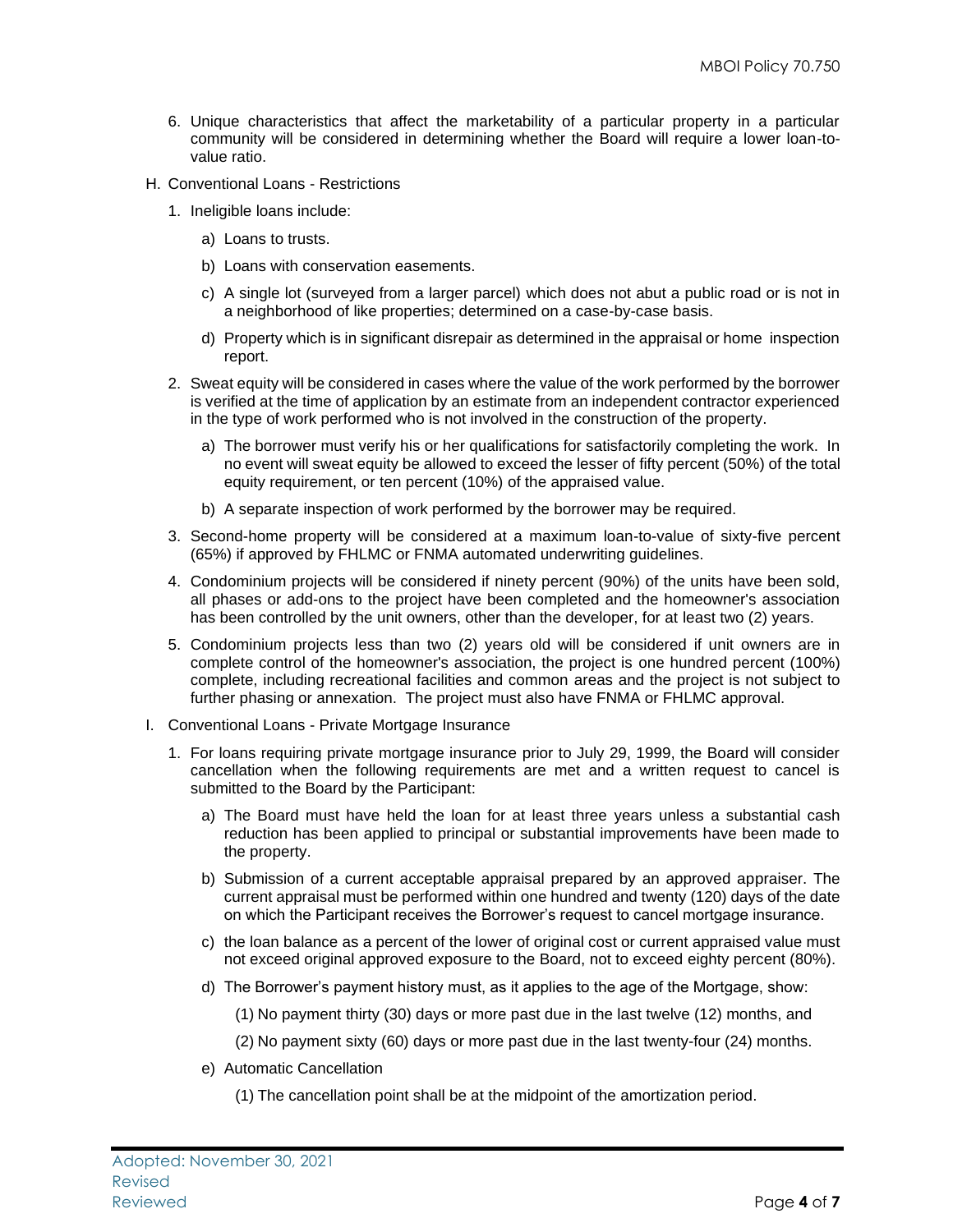- (2) All principal, interest, and escrow payments with a due date prior to the midpoint must be paid by the midpoint in order for mortgage insurance to be canceled.
- (3) The requirements for the automatic cancellation of mortgage insurance are mandatory effective January 2, 2001.
- f) For loans requiring private mortgage insurance after July 29, 1999, the Board will consider cancellation when the requirements of the Homeowners Protection Act and/or the Freddie Mac guidelines have been met.
- J. Conventional Loans Title Insurance
	- 1. The following requirements apply to all residential loans purchased by the Board.
		- a) The title agent must have a title plant or access to a title plant.
		- b) The underwriter company must be registered with the State Auditor/Insurance Commissioner.
		- c) "Curbstoning" is not acceptable.
- K. Hazard Insurance
	- 1. The following requirements apply to all residential loans purchased by the Board.
		- a) The insurance company must be rated by A.M. Best as B+ or better.
		- b) Re-insurance companies are not acceptable.
		- c) On loans with loan-to-values greater than fifty percent (50%), the maximum deductible is \$1,000.
		- d) On loans with loan to values less than fifty percent (50%), the maximum deductible is subject to Freddie Mac requirements and Board approval.
		- e) Guaranteed replacement cost for the loan amount or value of improvement whichever is lesser.
- L. General Requirements FHA and VA Loans
	- 1. Maximum exposure to the Board shall not exceed sixty-five percent (65%) of VA offerings.
	- 2. Each VA offering must include any combination of a down payment and VA guarantee, which equals at least thirty-five percent (35%) of the lower of cost or appraisal.
	- 3. Automated Underwritten loans are acceptable for purchase.
	- 4. Streamline refinances are eligible for purchase.
- M. Conventional, FHA, and VA Loan Assumptions.
	- 1. Conventional loans may not be assumed.
	- 2. FHA and VA loans may be assumed without payment of a fee.
- N. Participant Loan Delinquency
	- 1. The Participant shall service the Mortgage Loans in accordance with acceptable mortgage practices.
	- 2. The Participant must monitor the delinquent portfolio in a prompt and efficient manner.
	- 3. The Participant must vary collections efforts in order to accommodate hardship cases and should avoid establishment of fixed procedures, which may be ineffective in counseling borrowers who are frequently delinquent.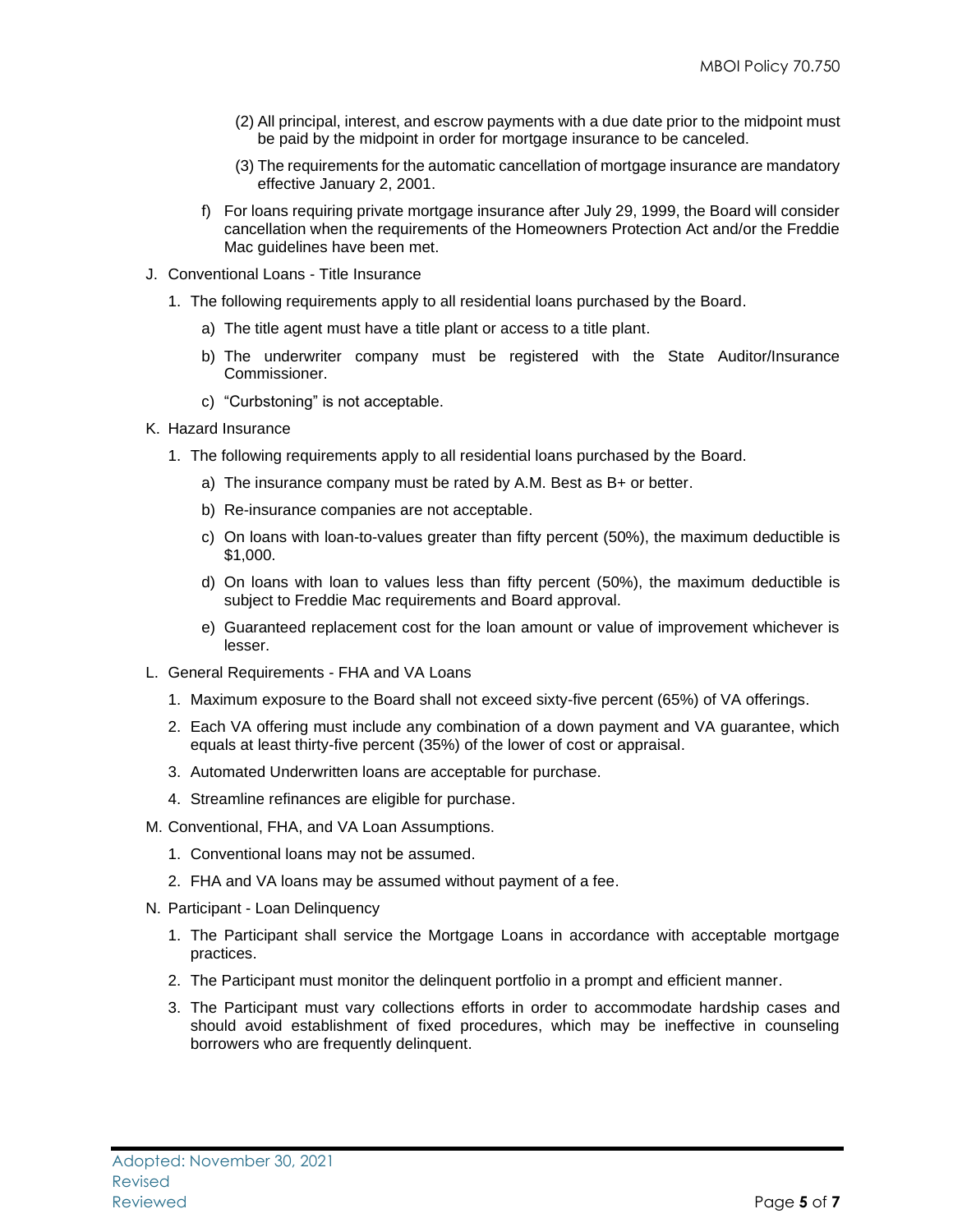- 4. Modifications of repayment terms and conditions must be approved by the Board.
- 5. The Participant must establish a definite commitment with the delinquent borrower to cure the delinquency.
- 6. The Participant must submit, by the 25th of the month, a Loan Service Report, to be provided by the Board, for all loans in arrears sixty (60) days or more.
- 7. The Participant must also submit, by the 25th of each month, a Supplemental Loan Service Report until the loan is either current or liquidated
- 8. The Participant must also submit, by the 25th of each month, a property inspection report, to be provided by the Board, for all loans in arrears ninety (90) days or more.
- 9. The Participant must also submit a supplemental property inspection report every sixty (60) days until the loan is either current or liquidated
- 10.The Participant must comply with all requirements imposed by federal agencies or private mortgage insurers guaranteeing or insuring the loan.
- 11.Copies of all required notices must be furnished to the Board.
- O. Participant Loan Foreclosure
	- 1. The Participant shall, upon the request and under the direction of the Board, assist in the foreclosure or other acquisition of the property securing the collection of any applicable mortgage insurance.
	- 2. The Participant must manage and protect the mortgaged property from waste.
	- 3. As directed by the Board, the Participant shall manage, operate, improve, rent and sell such real estate.
	- 4. Upon the sale of such real estate, on terms as specified by the buyer, if payments are deferred and payable under contract or mortgage, the Participant shall service the same until completely liquidated, upon the terms provided for the servicing of mortgages.
	- 5. The Board will reimburse the Participant for the Board's portion of reasonable out-of-pocket expenses incurred during the liquidation of the mortgaged property provided that such items are made part of the claim, and upon receipt of the Cash Disbursement Request Form, to be provided by the Board.
	- 6. If warranty violations or deficiencies exist, the Participant may be required to repurchase the Board's interest in the loan including accrued interest.
- P. Remittance and Reporting
	- 1. The Participant shall transmit by Electronic Funds Transfer (EFT) all funds applicable to the monthly payment of principal and interest on the Mortgage Loans serviced by the Participant by the  $25<sup>th</sup>$  of each month.
	- 2. Remittances shall be reported and submitted to the Board of Housing on the Reconciliation Statement of Mortgage Loans and Exception Reporting Forms.
		- a) These forms, prepared by the Participant, are based on an Exception Reporting system of accounting and detail all mortgage loan activity for the reporting period from the twentyfirst day of the previous month to the twentieth day of the current month.
		- b) The Participant shall transmit the Reconciliation Statement to the Board of Housing, subject to the warranty in the Servicing Agreement.